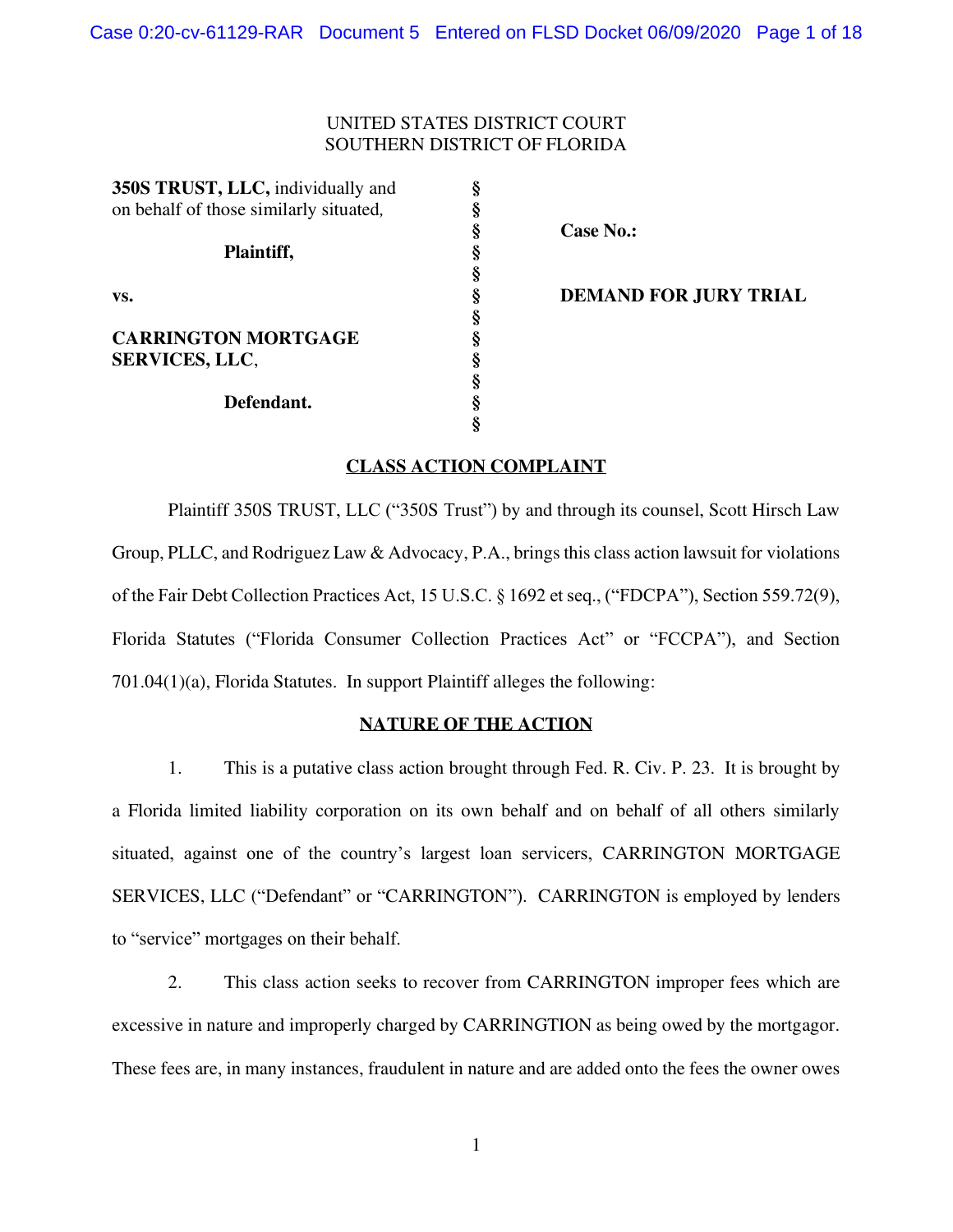on the distressed property; as a means of providing fees to CARRINGTON and the lenders they service. Plaintiff and the Class Members are Florida homeowners whose homes have been in foreclosure. CARRINGTON is servicer of the mortgage loans which encumber Plaintiff's and Class Members' homes. As a servicer, CARRINGTON regularly acts as a debt collector.

### **PARTIES JURISDICTION AND VENUE**

1. Plaintiff, 350S Trust is a Florida limited liability corporation with its principle place of business located at 7491 North Federal Highway, Boca Raton, Florida, within this judicial district. On May 2, 2013, it purchased a condominium located 350 South Miami Avenue, Unit 2806, Miami Florida, via deed in lieu of foreclosure.

2. Defendant, CARRINGTON is a Delaware limited liability corporation with its principal place of business in Anaheim, California.

3. This Court has general diversity jurisdiction pursuant to 28 U.S.C. § 1332(a)(1) because the amount in controversy exceeds \$75,000, exclusive of interest and costs, and there is complete diversity between the Plaintiffs and Defendants. This Court also has jurisdiction over this matter pursuant to the Class Action Fairness Act of 2005 ("CAFA"), 28 U.S.C. §§1332(d). CAFA's requirements are satisfied in that (1) the members of the Class exceed 100; (2) the citizenship of at least one proposed Class member is different from that of the Defendant; and (3) the matter in controversy, after aggregating the claims of the proposed Class members, exceeds \$5,000,000.00, exclusive of interest and costs.

4. The Court has subject matter jurisdiction under 28 U.S.C. § 1331 because this action arises out of the FDCPA, a federal statute. The Court also has supplemental jurisdiction over the FCCPA and Section 701.04(1)(a), Florida Statutes claims under 28 U.S.C. § 1367,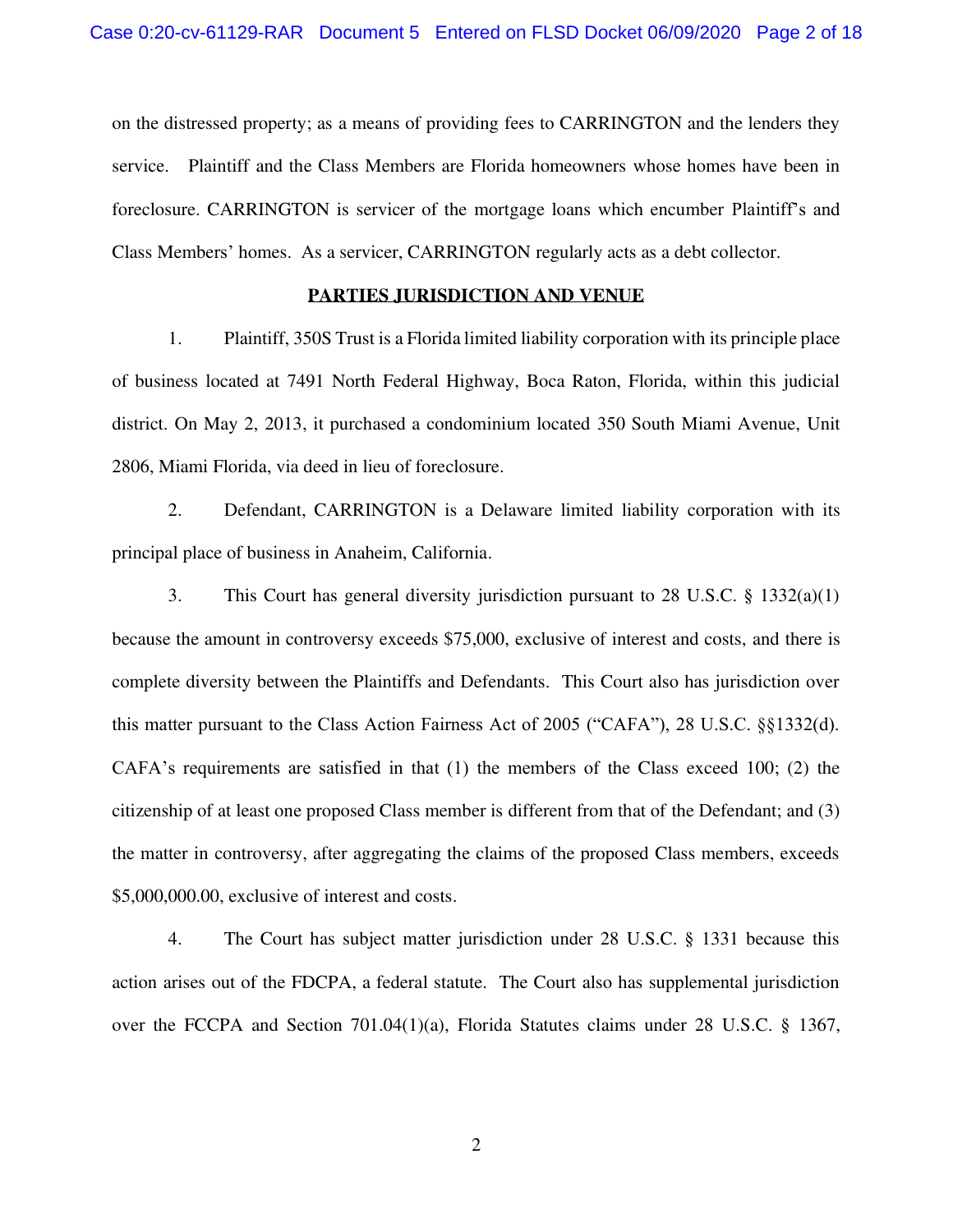because these claims are so related to the federal FDCPA claims that they form part of the same case or controversy under Article III of the United States Constitution.

5. Venue is proper in the United States District Court in and for the Southern District of Florida pursuant to 28 U.S.C. § 1391(a)(2) because a substantial part of the events or omissions giving rise to the Plaintiff's claims occurred in this district.

### **APPLICABLE LAW**

### **FDCPA**

6. The purpose of the FDCPA is "to eliminate abusive debt collection practices . . . to promote consistent State action to protect consumers against debt collection abuses…" 15 U.S.C. § 1692.

7. The FDCPA generally prohibits debt collectors, including CARRINGTON, from using "any false, deceptive, or misleading representation or means in connection with the collection of any debt" [§ 1692e], and the use of "unfair or unconscionable means to collect or attempt to collect any debt." 15 U.S.C. § 1692f, including, but not limited to:

- a. False representations or misrepresentations of "the character, amount, or legal status of any debt." *Id.* at § 1692e(2)(A);
- b. False representations or misrepresentations of any "compensation which may be lawfully received by [the] debt collector for the collection of a debt." *Id*. at §  $1692e(2)(B);$
- c. "The collection of any amount (including any interest, fee, charge, or expense incidental to the principal obligation) unless such amount is expressly authorized by the agreement creating the debt or permitted by law." *Id.* at § 1692f (1); and
- d. "The use of any false representation or deceptive means to collect or attempt to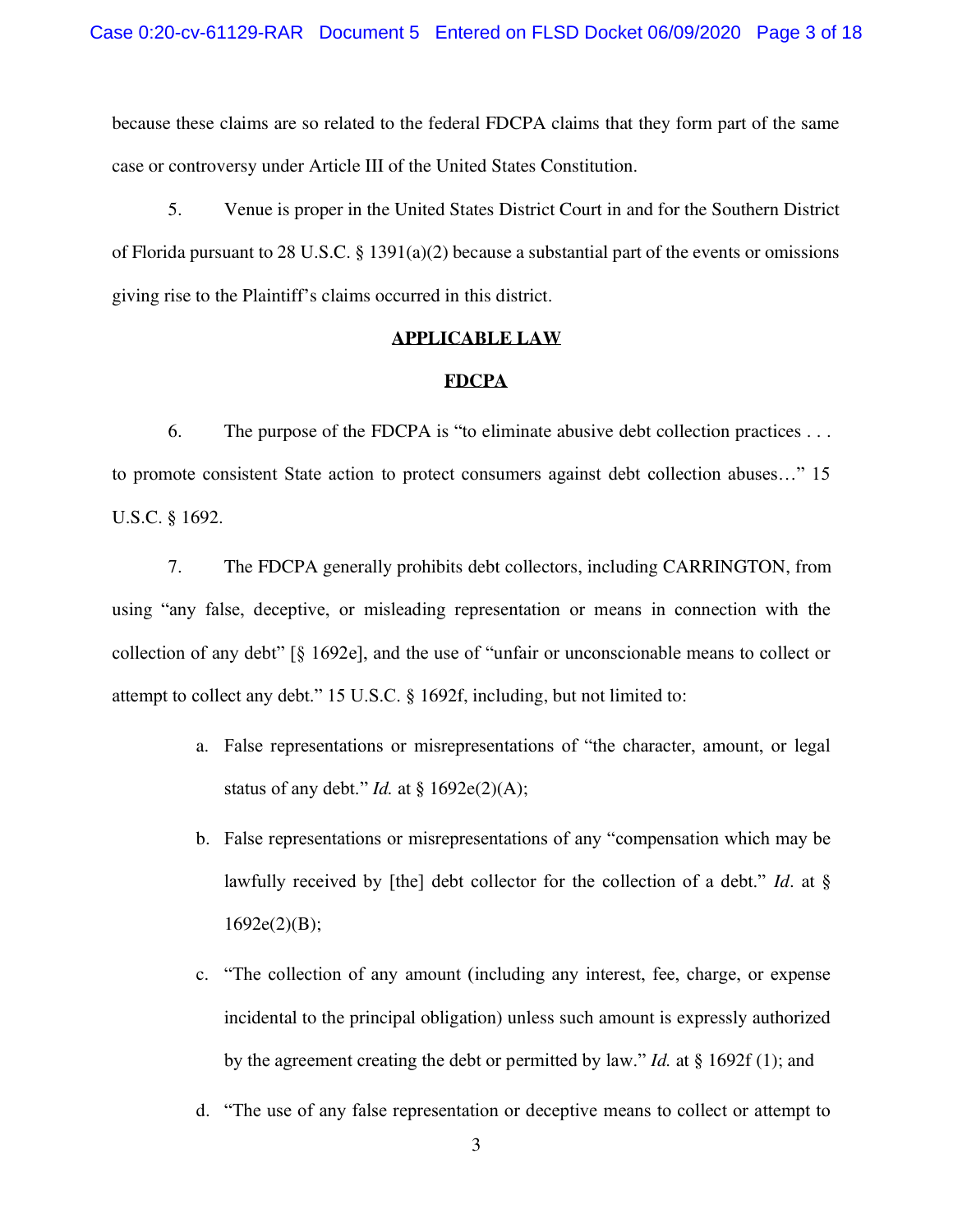collect" a debt. *Id.* at § 1692e (10).

#### **FCCPA**

8. The purpose of the FCCPA is to "provide the consumer with the most protection possible." *LeBlanc v. Unifund CCR Partners*, 601 F.3d 1185, 1192 (11th Cir. 2010) (citing § 559.552, Fla. Stat.).

9. Like the FDCPA, the FCCPA prohibits persons, including CARRINGTON, from engaging in certain abusive practices in the collection of consumer debts. *See generally* § 559.72, Fla. Stat.

10. Specifically, the FCCPA states that no person, including CARRINGTON, shall "claim, attempt, or threaten to enforce a debt when such person knows that the debt is not legitimate, or assert the existence of some other legal right when such person knows that the right does not exist." § 559.72(9), Fla. Stat.

## **FACTUAL ALLEGATIONS**

11. On May 2, 2013, 350S Trust purchased, at a condominium association foreclosure sale, a condominium located at 350 South Miami Avenue, Unit 2806, Miami, Florida 33130. The condominium association had foreclosed on the property because the previous owner failed to pay condominium association fees. Florida Statute § 718.116, permits condominium associations to foreclose under those circumstance to enable them to recover their unpaid fees.

12. By purchasing the home at the condominium association's foreclosure action, 350S Trust acquired title to the property subject to the previous owner's mortgage. This mortgage was also the subject of a foreclosure action. CARRINGTON was the servicer of this first mortgage.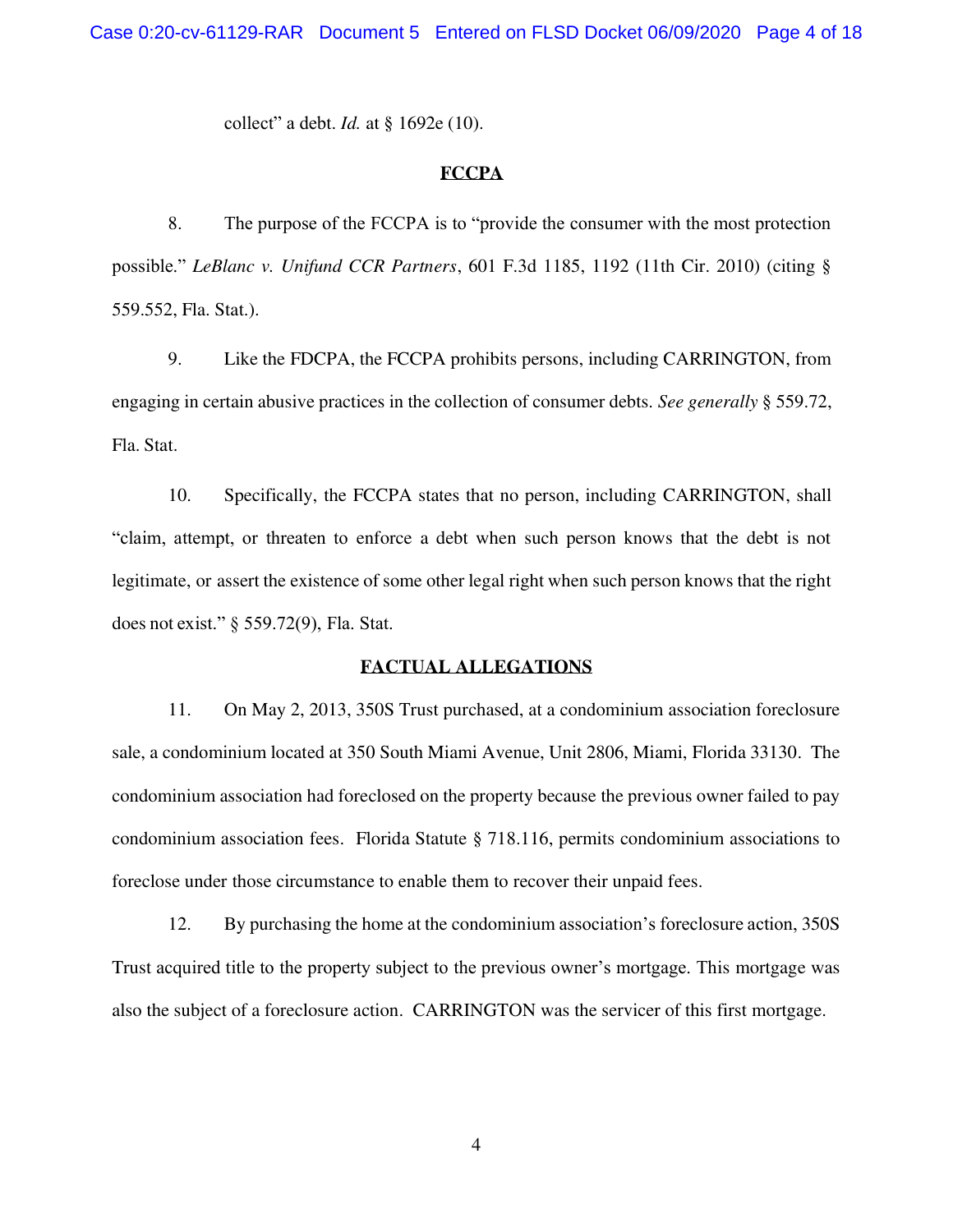13. On March 29, 2019, 350S Trust, through its owners, contacted CARRINGTON to determine what amounts were left unpaid on the mortgage so that 350S Trust could purchase the property outright, with a clear title.

14. This process – the determination of amounts unpaid on the mortgage so that the property can be purchased with clear title – is conducted through the transmittal of an "estoppel letter" and is recognized under Fla. Stat. § 701.04.

15. Pursuant to Fla. Stat. § 701.04(1)(a), it is a violation of the statute, for the lender or its agents to deliberately inflate amounts properly due under or secured by a mortgage. *Laptopplaza, Inc. v. Wells Fargo Bank, NA*, 276 So. 3d 375, 376 (Fla. 3d DCA 2019).

16. The "Payoff Statement" and list of fees due sent to Plaintiff pursuant to Fla. Stat. § 701.04, did not contain an accurate payoff balance. Indeed, there existed fees that were overstated, excessive, and non-existent. Specifically, and by way of example, the list of fees contained a line item for a "PROP PRES-POOL SERVICE" in the amount of \$1,200.00. This fee is completely fraudulent as the property being a condominium does not have a separate pool for which the maintenance is the responsibility of the property owner. The condominium community pool service is paid for by the condominium association and not authorized by any debt instrument CARRINGTON can charge to Plaintiff. This \$1,200 fee, and others similar, is nothing more pure profit for CARRINGTON in violation of the FDCPA, FCCPA, and Fla. Stat. § 701.04. A copy of the Payoff Statement and list of fees owed is attached hereto as Exhibit "A."

17. Additionally, the Payoff Statement contained a line item of "Other Unpaid Expenses" which totaled \$21,674.36. CARRINTON did not state how these "other" expenses were calculated, whether they may be disputed, or what provision of the mortgage instrument gave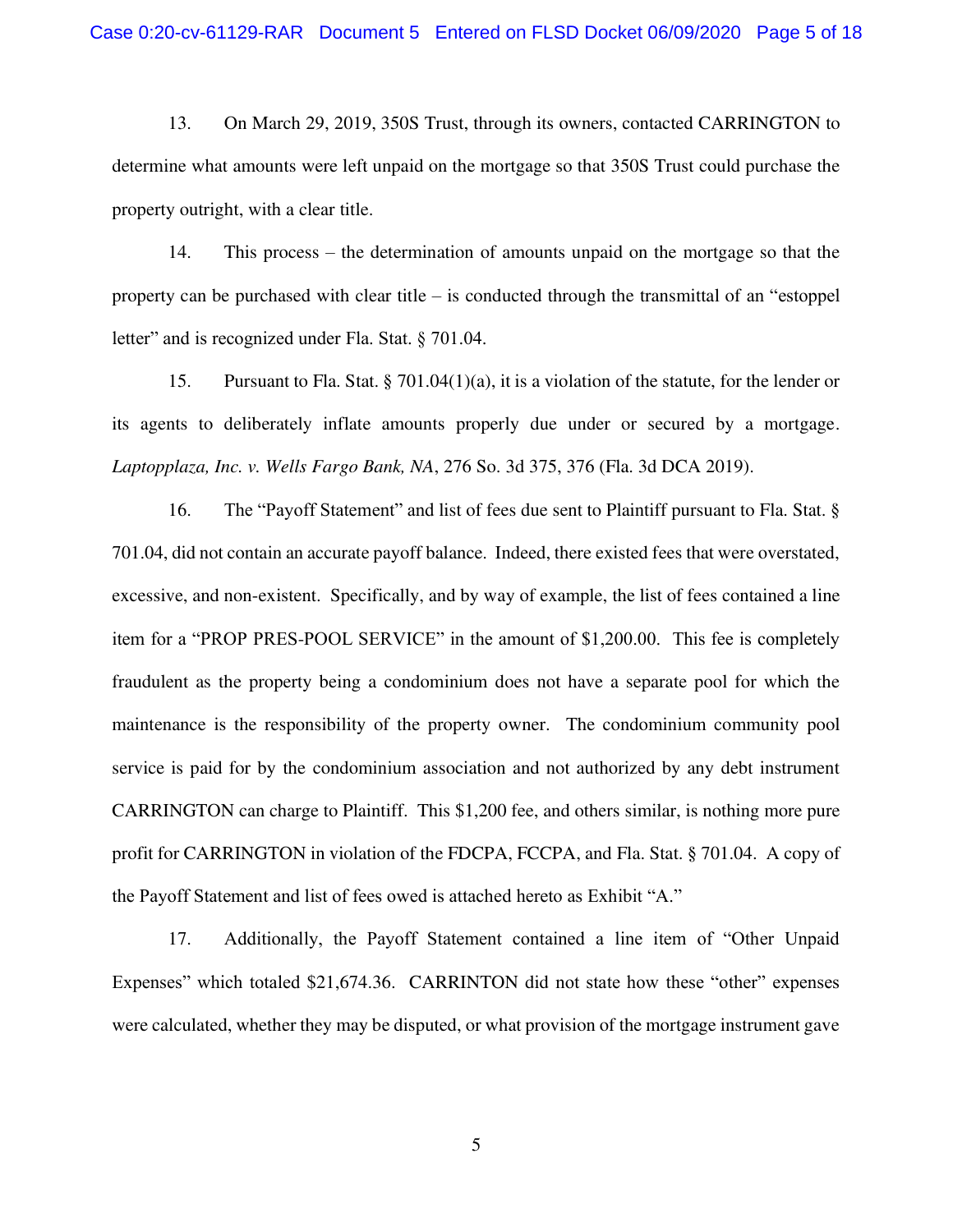#### Case 0:20-cv-61129-RAR Document 5 Entered on FLSD Docket 06/09/2020 Page 6 of 18

rise to them. Indeed, the "total fees due" which makeup the list of fees totals \$17,926.86 (a \$3,747.50 difference).

18. Moreover, nowhere contained within the March 29, 2019 letter to Plaintiff are the required statements that the letter is an attempt to collect a debt, from a debt collector, or that Plaintiff could dispute the amount of the debt. The FDCPA requires these "validation notices" to be sent to consumers, such as Plaintiff and the Class Members, containing certain information about their alleged debt and their rights with respect to those debts. *See* 15 U.S.C. § 1692g(a).

19. Pursuant to § 1692g(a) of the FDCPA, a debt collector must send this notice "[w]ithin five days after the initial communication with a consumer in connection with the collection of any debt," unless the required information was "contained in the initial communication or the consumer has paid the debt." *Id*., § 1692g(a). The validation notice must advise the consumer of "the amount of the debt." 15 U.S.C.  $\S$  1692g(a)(1). And the validation notice must advise the consumer of their rights to dispute the debt in writing, and to request, in writing, that the debt collector "obtain verification of the debt or a copy of a judgment against the consumer" and mail "a copy of such verification or judgment" to the consumer. *Id*., § 1692g(a)(4).

20. CARRINGTON failed to comply with  $\S 1692g(a)(1)$  by not specifying in a clear, intelligible manner the amount of the debt allegedly owed, and CARRINGTON failed to comply with §§  $1692g(a)(4)-(5)$  by neither providing the consumer (Plaintiff) with a statement that if it notifies the debt collector in writing within the thirty-day period that the debt, or any portion thereof, is disputed, the debt collector will obtain verification of the debt or a copy of a judgment against the consumer and mail a copy of such verification or judgment to the consumer, nor providing the consumer a statement that upon Plaintiff's written request within the thirty-day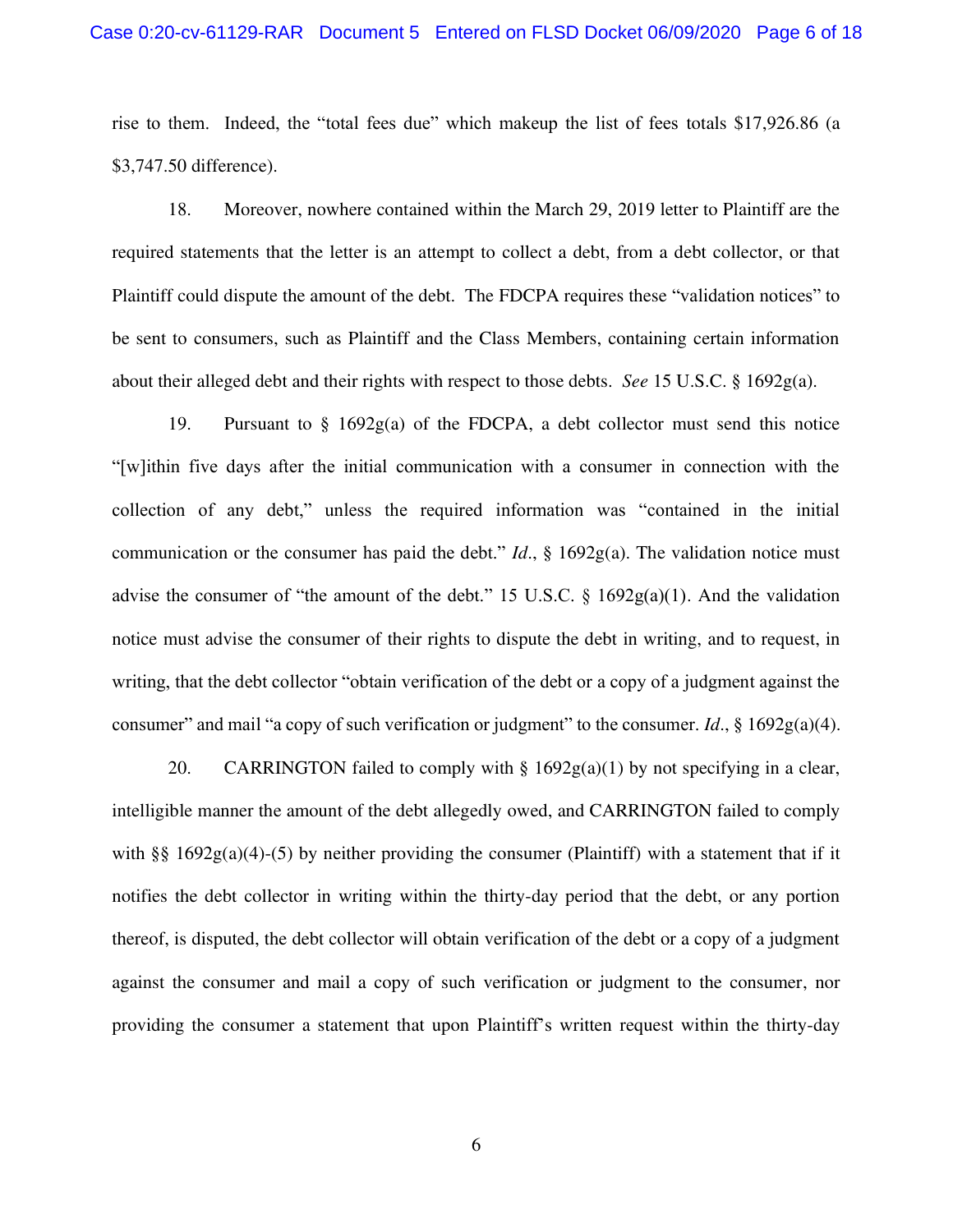period, the debt collector will provide Plaintiff with the name and address of the original creditor, if different from the current creditor.

21. Plaintiff attempted numerous times to intervein in the underlying mortgage foreclosure action to dispute the debt and amounts owed. Plaintiff's intervention was opposed by the mortgagee and denied in July of 2019. Ultimately, Plaintiff lost title and possession of the property.

### **CLASS ACTION ALLEGATIONS**

22. Plaintiff brings this action individually and on behalf of all individuals similarly situated pursuant to Federal Rules of Civil Procedure 23(a) and 23(b)(3) on behalf of the following class:

All persons with a Florida address, to whom CARRINGTON mailed a debt collection communication not returned as undeliverable to CARRINGTON, in connection with the collection of a consumer debt, within the applicable statues of limitations, that failed to state (1) the communication was "an attempt to collect a debt;" or (2) "[i]f the debtor notifies CARRINGTON within 30 days after receipt of this letter that the debt, or any portion of the debt, is disputed, CARRINGTON will obtain verification of the judgment will be mailed to the debtor by the firm;" or (3) "[u]pon the debtor's request within 30 days after receipt of this letter, CARRIGTON will provide the debtor with the name and address of the original creditor if different from the current creditor;" and/or (4) collected or attempted to collect, using Payoff Statements that contained (a) overstated fees; or (b) fees that were not allowed under the law or mortgage agreement; (c) or fees that were fraudulent in nature, such as a pool service fee.

23. Plaintiff and Class Members reserve the right to amend the Class definitions as discovery proceeds and to conform to the evidence. Excluded from the Class are persons whose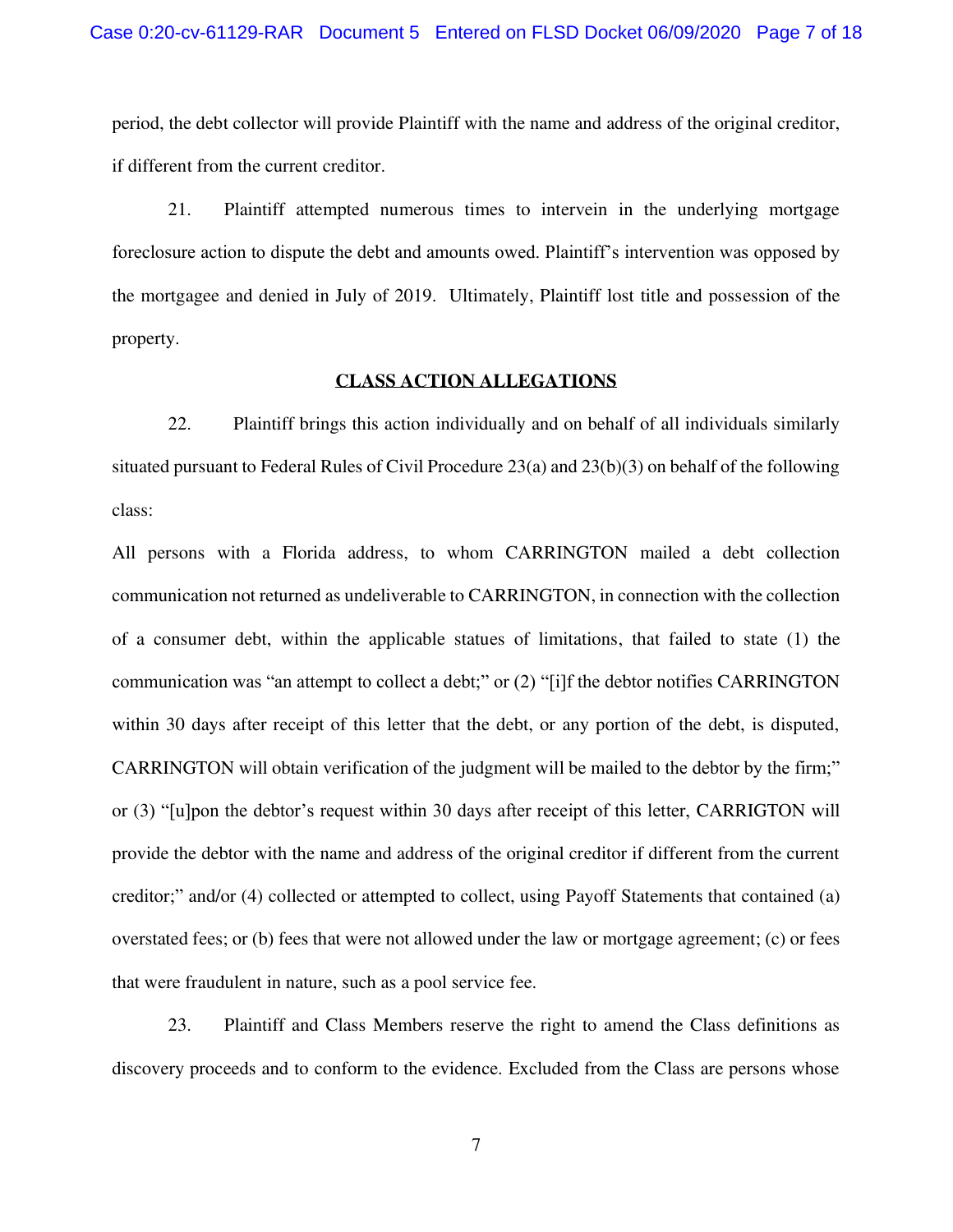Payoff Statements according to CARRINGTON records were returned as undeliverable, persons whose mortgages were for commercial purposes, not for personal, family, or household purposes, and Defendant, and any subsidiary or affiliate of Defendant, and the directors, officers and employees of Defendant or its subsidiaries or affiliates, and members of the federal judiciary.

24. Under Fed. R. Civ. P.  $23(a)(1)$ , the proposed class is made up of at least 40 persons, the joinder of whom are impracticable except by means of a class action. The disposition of the claims in a class action will benefit both the parties and the Court. The exact number of class members can be determined through discovery and review of CARRINGTON's business records.

25. The proposed class is ascertainable because it is defined by reference to objective criteria. In addition, and upon information and belief, the names and addresses of all members of the proposed class can be identified in business records maintained by CARRINGTON.

26. In conformance with Fed. R. Civ. P. 23(a)(2), all Class Members' claims (including 350S Trust's) are unified in that they arise from the same improper charging and collection practices arising out of materially identical circumstances. 350S Trust's interests are coincident with, and not antagonistic to, those of the other members of the proposed class.

27. Consistent with Fed. R. Civ. P. 23(a)(3), 350S Trust is a member of the class. Its claims are typical of all other Class Members. All Class Members' claims are unified, as all were victims of the same collection and charging practices.

28. Consistent with Fed. R. Civ. P. 23(a)(4), 350S Trust will adequately represent the class because it has interests in common with the proposed Class Members and it has retained attorneys who are experienced in class action litigation.

29. Pursuant to Fed. R. Civ. P. 23(b)(3), there is a well-defined community of interest in the questions of law and fact involving and affecting the class to be represented by 350S Trust.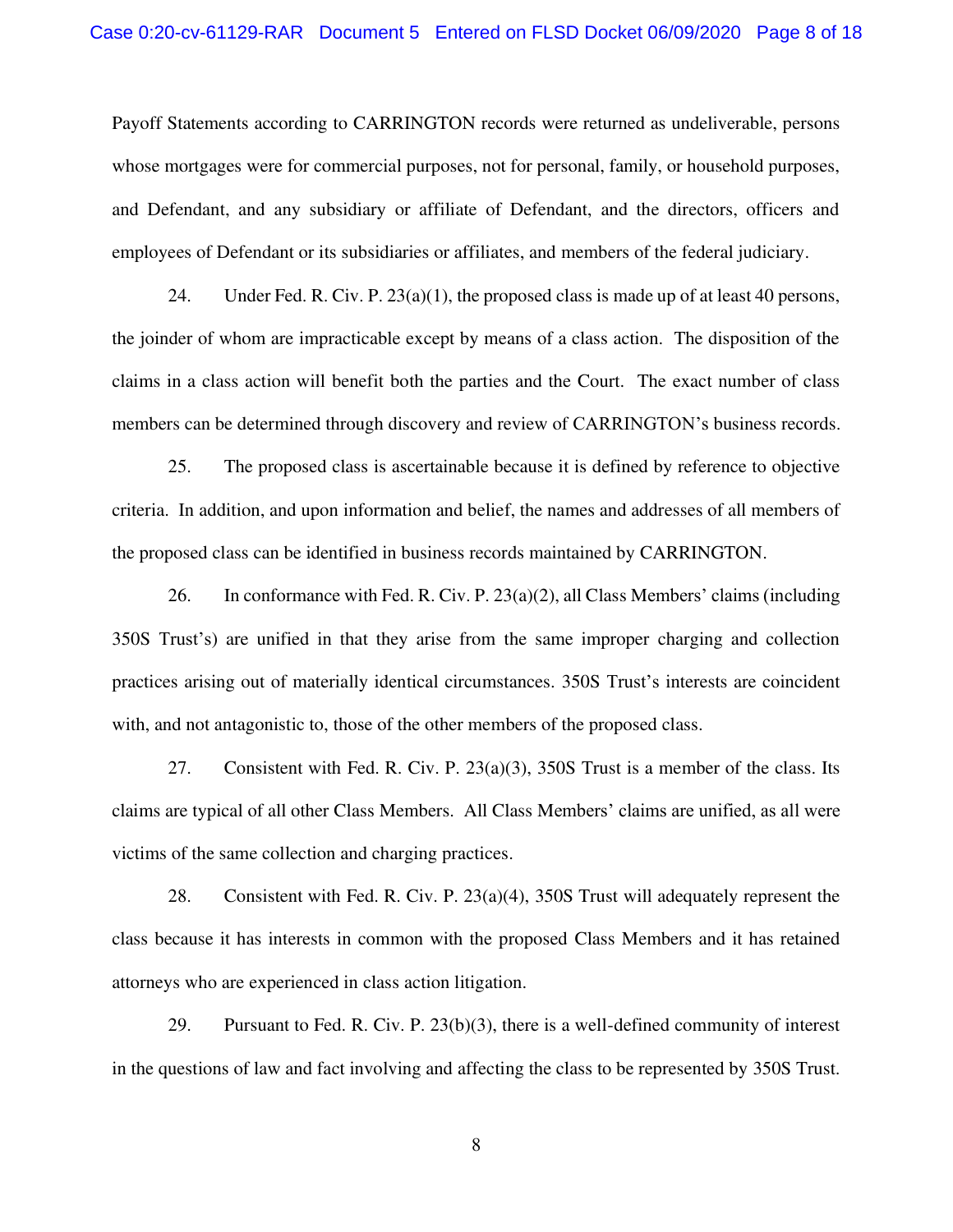Common questions of law and/or fact predominate over any questions affecting only individual members of the class. Common questions include, but are not limited to, the following:

- a. Whether CARRINGTON's impositions of "pool service" and "Other" fees that are not traceable back to actual allowed services provided violate the FDCPA;
- b. Whether CARRINGTON's impositions of "pool service" and "Other" fees that are not traceable back to actual allowed services provided violate the FCCPA;
- c. Whether CARRINGTON's impositions of "pool service" and "Other" fees that are not traceable back to actual allowed services provided violate Fla. Stat. § 701.04.
- d. Whether Plaintiff and Class Members are entitled to statutory damages under the FDCPA and the amounts thereof;
- e. Whether Plaintiff and Class Members are entitled to statutory damages under the FCCPA and the amounts thereof; and
- f. Whether Plaintiff and Class Members are entitled to statutory damages under Fla. Stat. § 701.04 and the amounts thereof.

30. Further, the prosecution of separate actions by individual members of the class would create a risk of:

- a. Inconsistent or varying adjudications concerning individual members of the class that would establish incompatible standards of conduct for the defendant opposing the class; and
- b. Adjudication with respect to individual members of the class that would, as a practical matter, be dispositive of the interests of other members not parties to such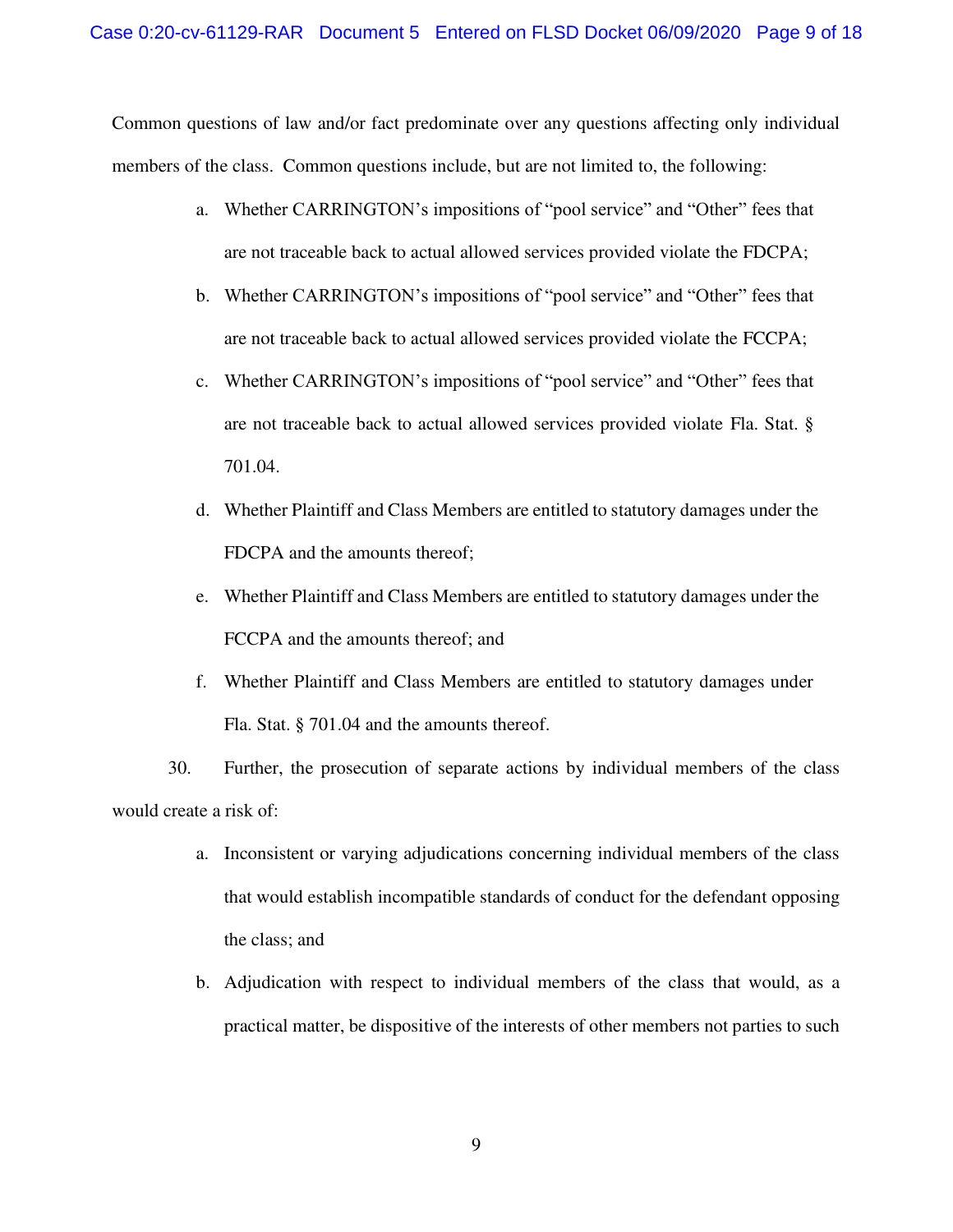adjudications, and/or substantially impair or impede the ability of other non-party class members to protect such individual interests.

31. The class action method is appropriate for the fair and efficient prosecution of this action.

32. Individual litigation of all claims that might be asserted by all class members would produce such a multiplicity of cases that the judicial system, having jurisdiction of the claims, would remain congested for years. Class treatment, by contrast, provides manageable judicial treatment calculated to bring a rapid conclusion to all litigation of all claims arising out of the conduct of the defendant.

33. The certification of the class would allow litigation of claims that, in view of the expense of the litigation, may be an insufficient amount to support separate actions.

### **COUNT I**

### (**Fair Debt Collection Practices Act 15 USC §§ 1692e, 1692f**)

34. Plaintiff repeats and realleges paragraphs 1 through 33 as if fully stated herein.

35. Plaintiff and each Class Member was a "consumer" as defined by 15 U.S.C. § 1692a(3).

36. The mortgage loans encumbering the property of Plaintiff and Class Members, which CARRINGTON service, are debts under the FDCPA because each is "an<sup>[]</sup> obligation or alleged obligation of a consumer to pay money arising out of a transaction . . . [that is]…primarily for personal, family, or household purposes." 15 U.S.C. § 1692a(5)

37. CARRINGTON is a "debt collector" of those mortgage loans as defined by 15 U.S.C. § 1692a(6) because it regularly attempts to collect, and collects, amounts owed or asserted to be owed or due another, including the mortgage debts from Plaintiff and Class Members via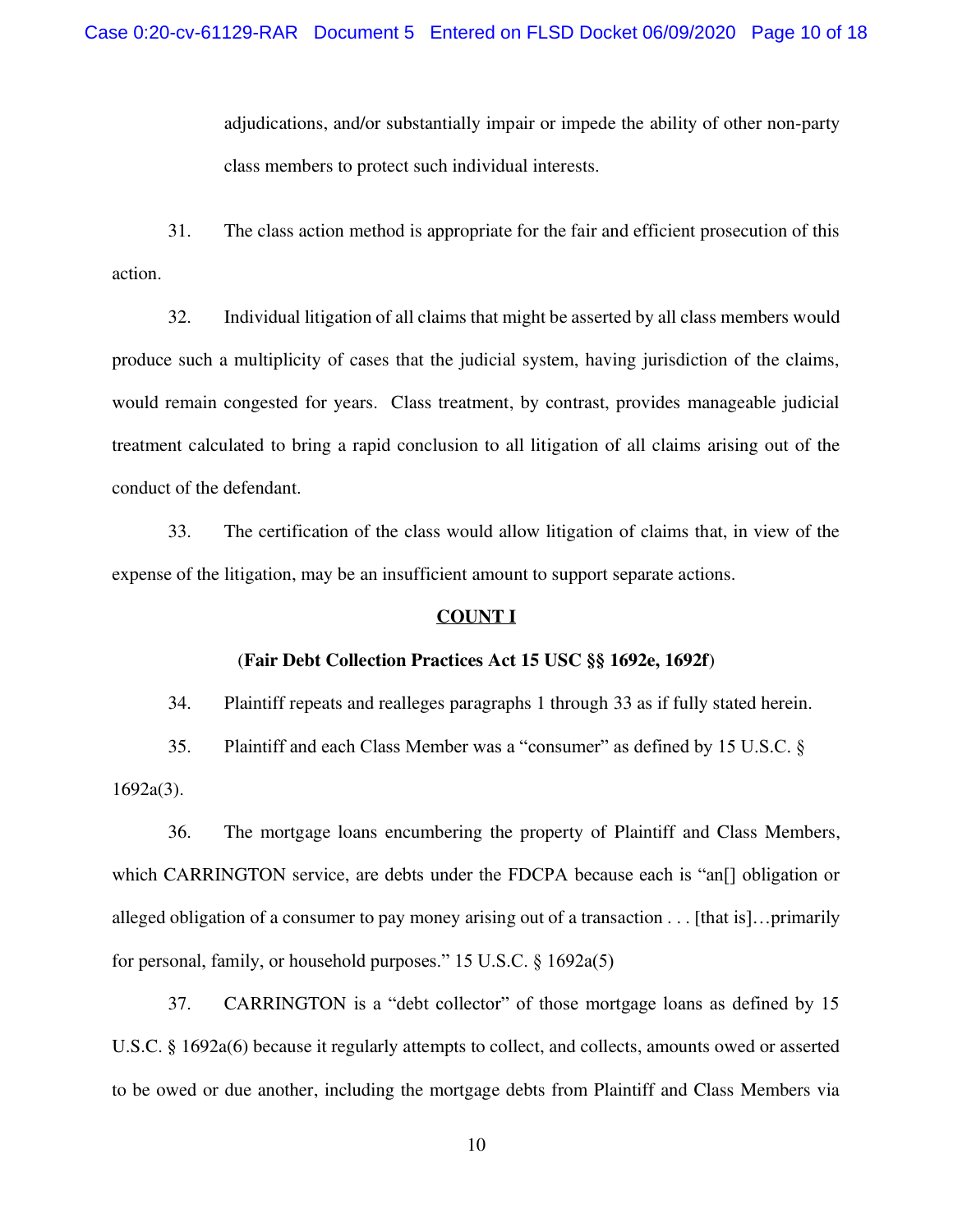Payoff Statements. The Payoff Statements and servicing letter described above indeed uniformly confirmed this by identifying CARRINGTON as a debt collector. And CARRINGTON acquired the servicing rights of Plaintiff and each Class Member's mortgage after it was in default.

38. CARRINGTON engaged in direct "communications" with Plaintiff and Class Members as defined by 15 U.S.C. § 1692a(2) when it sent them or their representatives Payoff Statements, purportedly demanding money due for reinstatement or payoff of their mortgage loans.

39. The FDCPA creates a private right of action under 15 U.S.C. § 1692k.

40. Congress created shared, substantive statutory rights of Plaintiff and the Class Members to be privately enforced and protected under the FDCPA, which CARRINGTON has violated. *See* 15 U.S.C. §§ 1692, 1692e, 1692f.

41. 15 U.S.C. §1692e states, in relevant part,

A debt collector may not use any false, deceptive, or misleading representation or means in connection with the collection of any debt. Without limiting the general application of the foregoing, the following conduct is a violation of this section:

……

(2) The false representation of—

(A) the character, amount, or legal status of any debt; or (B) any services rendered or compensation which may be lawfully received by any debt collector for the collection of a debt. …………

(10) The use of any false representation or deceptive means to collect or attempt to collect any debt or to obtain information concerning a consumer.

### 42. 15 U.S.C. § 1692f states, in relevant part,

A debt collector may not use unfair or unconscionable means to collect or attempt to collect any debt. Without limiting the general application of the foregoing, the following conduct is a violation of this section:

(1) The collection of any amount (including any interest, fee, charge, or expense incidental to the principal obligation) unless such amount is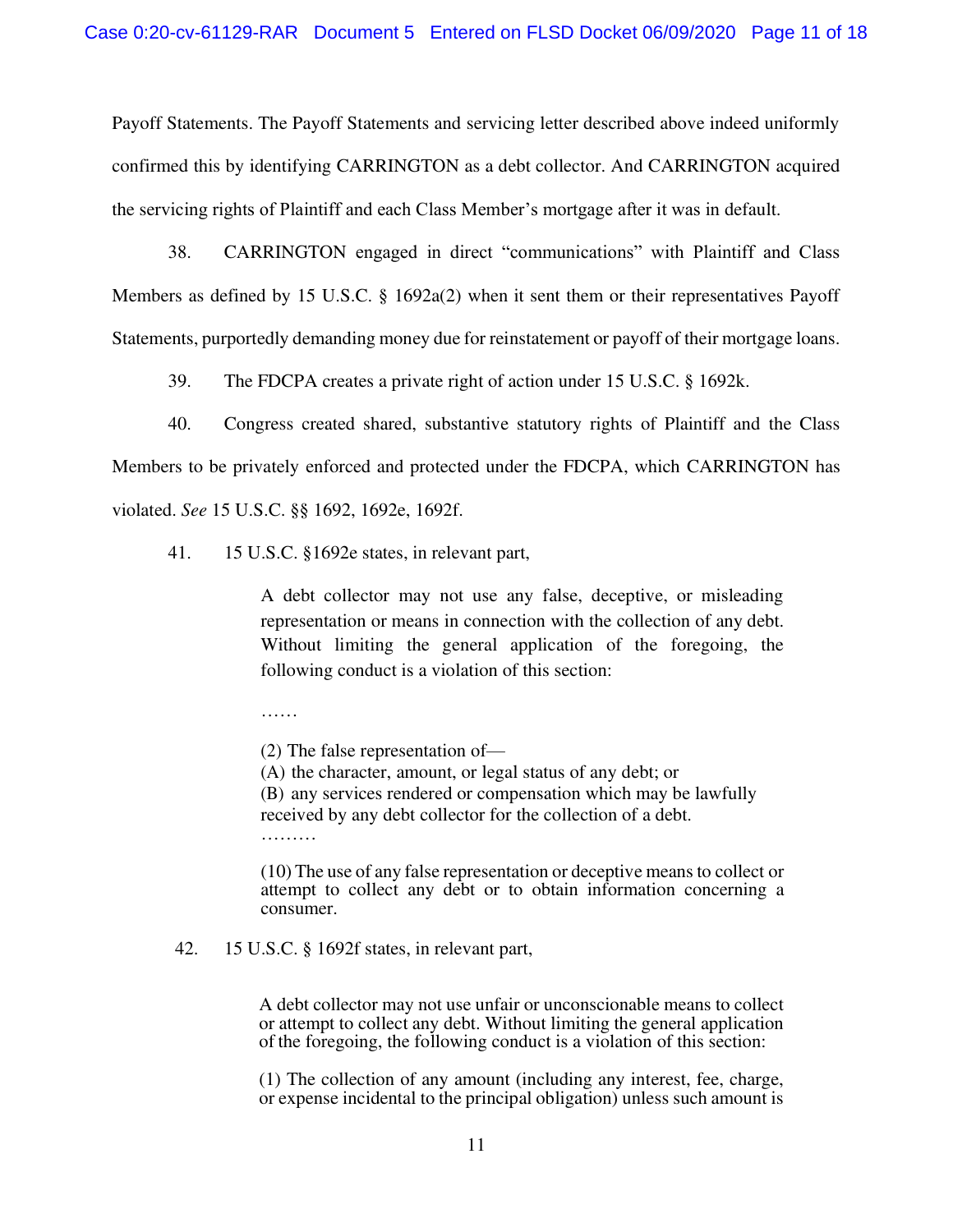expressly authorized by the agreement creating the debt or permitted by law.

43. Based on the foregoing allegations, CARRINGTON used deceptive means of collecting debts––the "Pool Service" and "Other Unpaid Expenses" fees and the "Total Amount to Pay Loan in Full" incorporating them—in violation of 15 U.S.C. § 1692e(10), because it represented them in Payoff Statements in a confusing, inaccurate manner, or in a manner that would likely mislead a consumer.

44. Based on the foregoing allegations, CARRINGTON violated 15 U.S.C. § 1692e(2)(A) because through its Payoff Statements imposing "Pool Service" and "Other Unpaid Expenses" fees and the "Total Amount to Pay Loan in Full" incorporating them, it falsely or in a misleading manner stated, or mispresented, the amount, character, or status of the amounts needed to payoff Plaintiff's and Class Members' mortgage debts.

45. Based on the foregoing allegations, CARRINGTON violated 15 U.S.C. § 1692e(2)(B) when through its Payoff Statements imposing "Pool Service" and "Other Unpaid Expenses" fees and the "Total Amount to Pay Loan in Full" fees, it falsely or in a misleading manner stated, or mispresented, the compensation that it might lawfully receive from Plaintiff and Class Members.

46. Based on the foregoing allegations, CARRINGTON used unfair means of collecting amounts for "Pool Service" and "Other Unpaid Expenses" fees and the "Total Amount to Pay Loan in Full" incorporating them in violation of 15 U.S.C. § 1692f, because the amounts were not expressly authorized by Plaintiff's and Class Members' mortgage instruments creating their debts as they must be under those instruments, or they were not permitted by law.

47. These violations of FDCPA caused injury to Plaintiff and Class Members by violating the foregoing substantive FDCPA rights.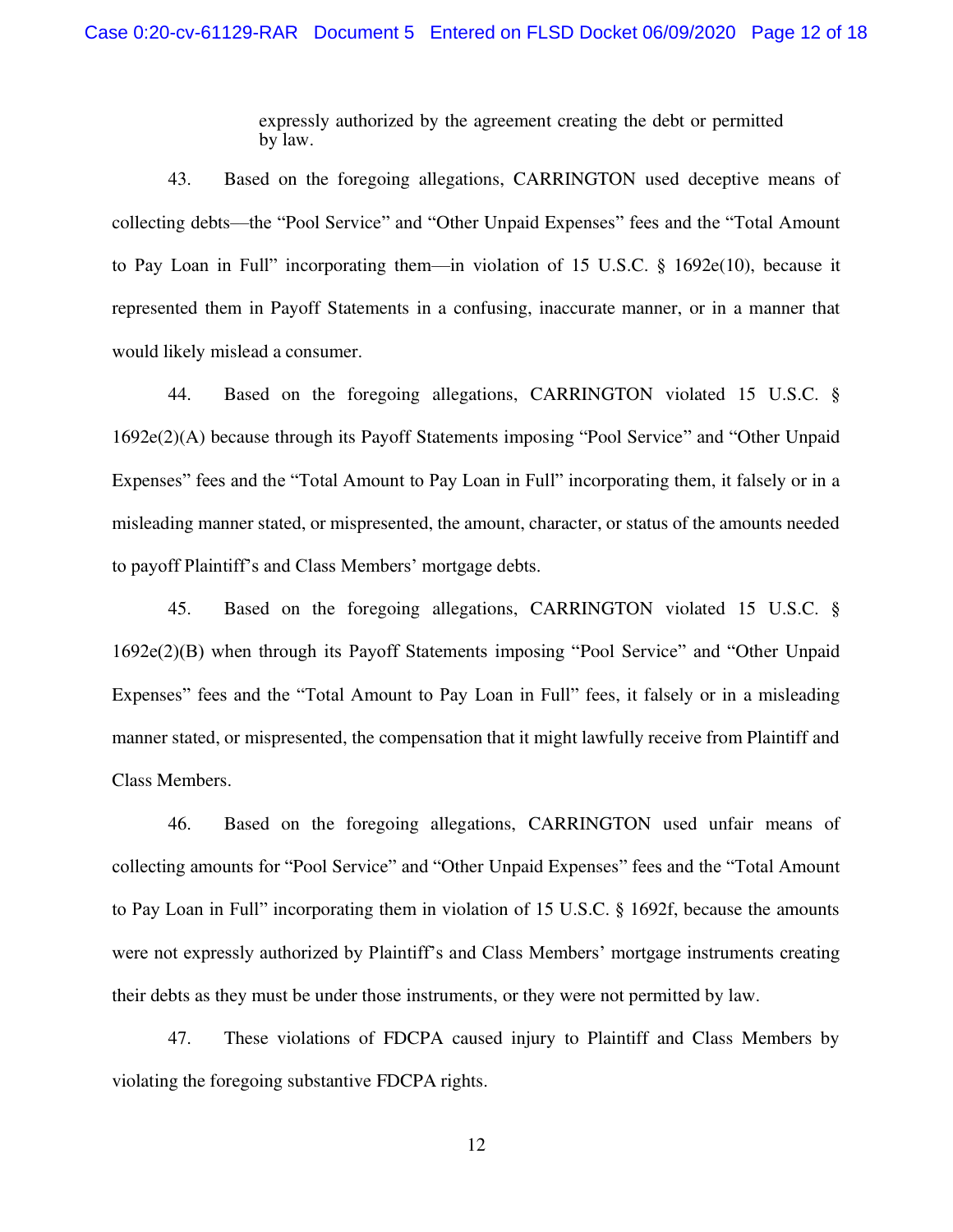48. As a result of these violations, Plaintiff and Class Members are entitled to statutory

damages together with reasonable attorney's fees and costs under 15 U.S.C. § 1692(k).

## **COUNT II**

## (**Fair Debt Collection Practices Act 15 USC § 1692g(a)(4))**

49. Plaintiff repeats and realleges paragraphs 1 through 33 as if fully stated herein.

50. The FDCPA at 15 U.S.C.  $\S 1692g(a)(4)$  provides:

(a) Within five days after the initial communication with a consumer in connection with the collection of any debt, a debt collector shall, unless the following information is contained in the initial communication or the consumer has paid the debt, send the consumer a written notice containing –

\*\*\*\*\*

(4) a statement that if the consumer notifies the debt collector in writing within the thirty-day period that the debt, or any portion thereof, is disputed, the debt collector will obtain verification of the debt or a copy of a judgment against the consumer and a copy of such verification or judgment will be mailed to the consumer by the debt collector; and

51. CARRINGTON's March 29, 2019 communication did not contain the proper disclosures required by 15 U.S.C. § 1692g(a)(4), nor did CARRINGTON provide such disclosures within five days thereafter.

52. Specifically, the March 29, 2019 communication violated 15 U.S.C. § 1692g(a)(4)

by failing to inform Plaintiff that CARRINGTON need only mail verification of the Debt to Plaintiff, or a copy of any judgment, if Plaintiff notified CARRINGTON that Plaintiff disputed the Debt, or any portion thereof, in writing.

53. As a result, CARRINGTON violated 15 U.S.C. § 1692g(a)(4).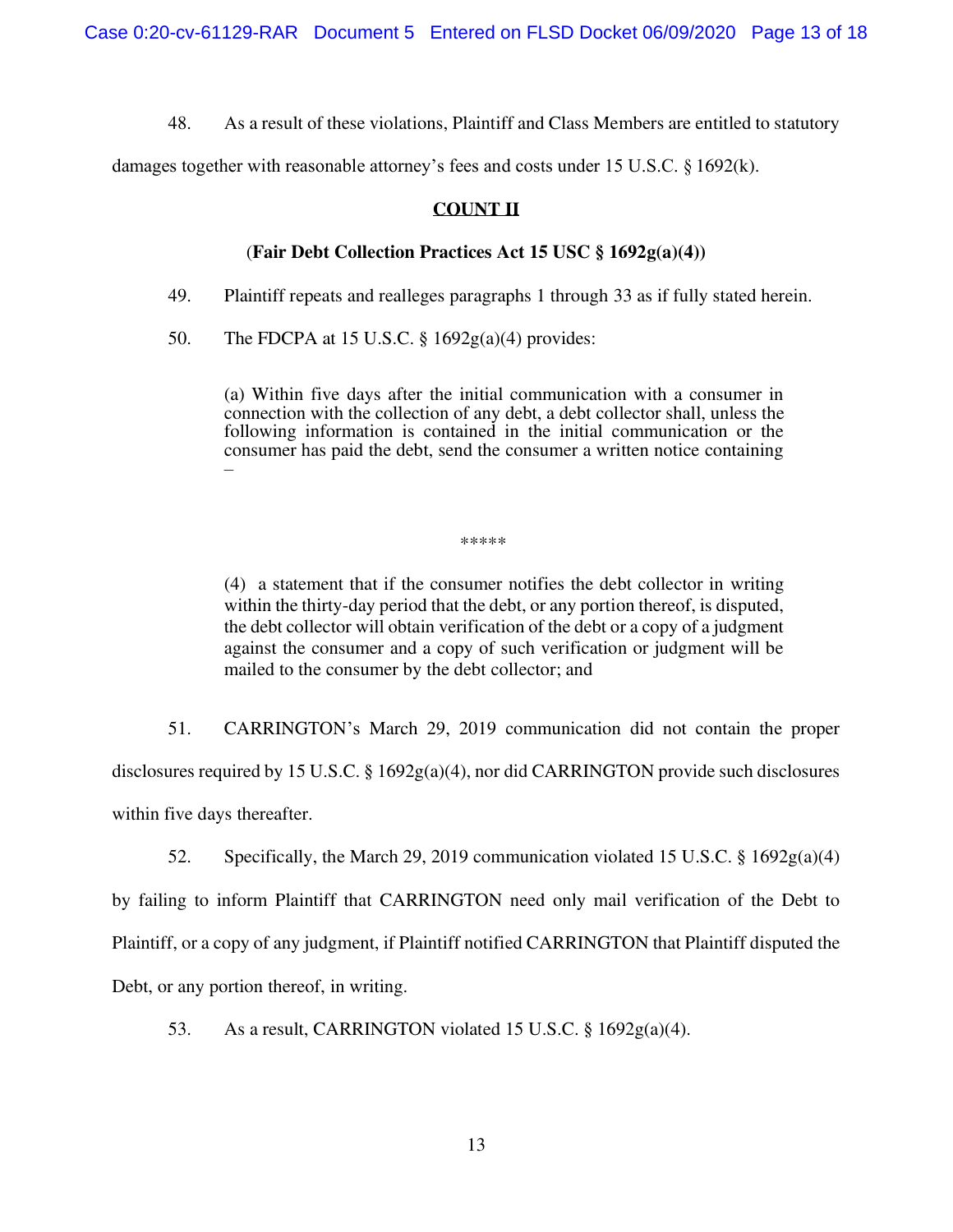54. The harm suffered by Plaintiff is particularized in that the violative initial debt collection letter failed to give Plaintiff statutorily-mandated disclosures to which Plaintiff was entitled.

55. CARRINGTON's actions invaded a specific private right created by Congress, and the invasion of said right creates the risk of real harm. *See Church v. Accretive Health, Inc.*, 654 F. App'x 990, 995 (11th Cir. 2016); *Macy v. GC Servs. L.P.*, 897 F.3d 747, 761 (6th Cir. 2018) ("In sum, Plaintiffs have satisfied the concreteness prong of the injury-in-fact requirement of Article III standing by alleging that GC's purported FDCPA violations created a material risk of harm to the interests recognized by Congress in enacting the FDCPA.").

# **COUNT III**

# **(Fair Debt Collection Practices Act 15 USC § 1692g(a)(5))**

56. Plaintiff repeats and realleges paragraphs 1 through 33 as if fully stated herein.

57. The FDCPA at 15 U.S.C.  $\S$  1692g(a)(5) provides:

(a) Within five days after the initial communication with a consumer in connection with the collection of any debt, a debt collector shall, unless the following information is contained in the initial communication or the consumer has paid the debt, send the consumer a written notice containing –

\*\*\*\*\*

(5) a statement that, upon the consumer's written request within the thirtyday period, the debt collector will provide the consumer with the name and address of the original creditor, if different from the current creditor.

58. CARRINGTON's March 29, 2019 communication did not contain the proper disclosures required by 15 U.S.C. § 1692g(a)(5), nor did CARRINGTON provide such disclosures within five days thereafter.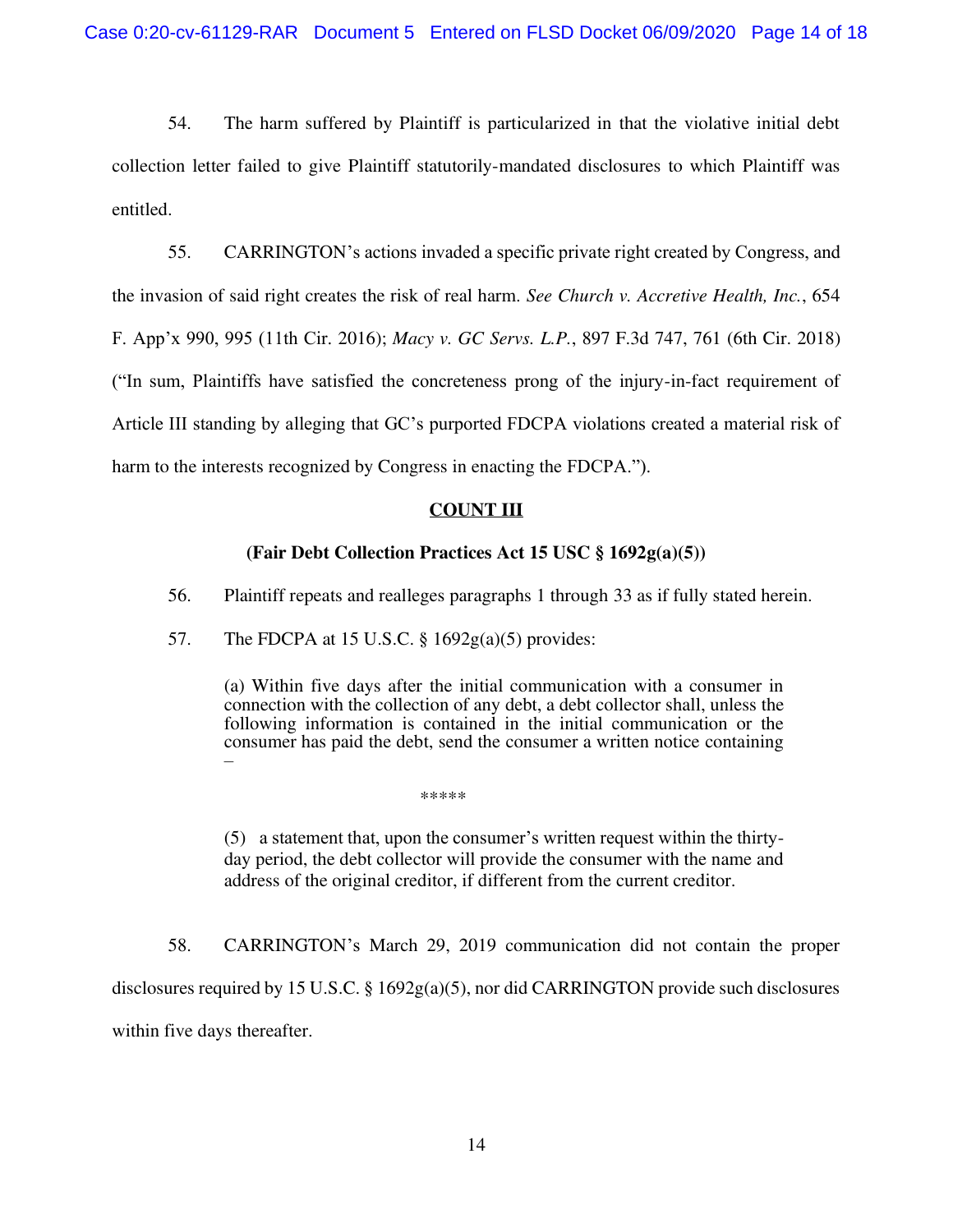59. Specifically, the March 29, 2019 communication violated 15 U.S.C. § 1692g(a)(5) by failing to inform Plaintiff that CARRINGTON need only provide Plaintiff the name and address of the original creditor, if different from the current creditor, if Plaintiff notified CARRINGTON of Plaintiff request for that information in writing.

60. As a result, CARRINGTON violated 15 U.S.C.  $\S$  1692g(a)(5).

61. The harm suffered by Plaintiff is particularized in that the violative initial debt collection letter failed to give Plaintiff statutorily-mandated disclosures to which Plaintiff was entitled.

62. CARRINGTON's actions invaded a specific private right created by Congress, and the invasion of said right creates the risk of real harm. *See Church*, 654 F. App'x at 995; *Macy*, 897 F.3d at 761.

#### **COUNT IV**

### **(Florida Consumer Collection Practices Act § 559.72(9), Fla. Stat)**

63. Plaintiff repeats and realleges paragraphs 1 through 33 as if fully stated herein.

64. Section 559.72, Florida Statutes, of the FCCPA mandates that "no person" shall engage in certain practices in collecting consumer debts.

65. CARRINGTON is a "person" within the meaning of the FCCPA.

66. The mortgage loans encumbering the properties of Plaintiff and Class Members, and being serviced by CARRINGTON, are each a "debt" under the FCCPA because each one is "an[] obligation or alleged obligation of a consumer to pay money arising out of a transaction in which the money, property, insurance, or services which are the subject of the transaction are primarily for personal, family, or household purposes, whether or not such obligation has been reduced to judgment." § 559.55(6), Fla. Stat.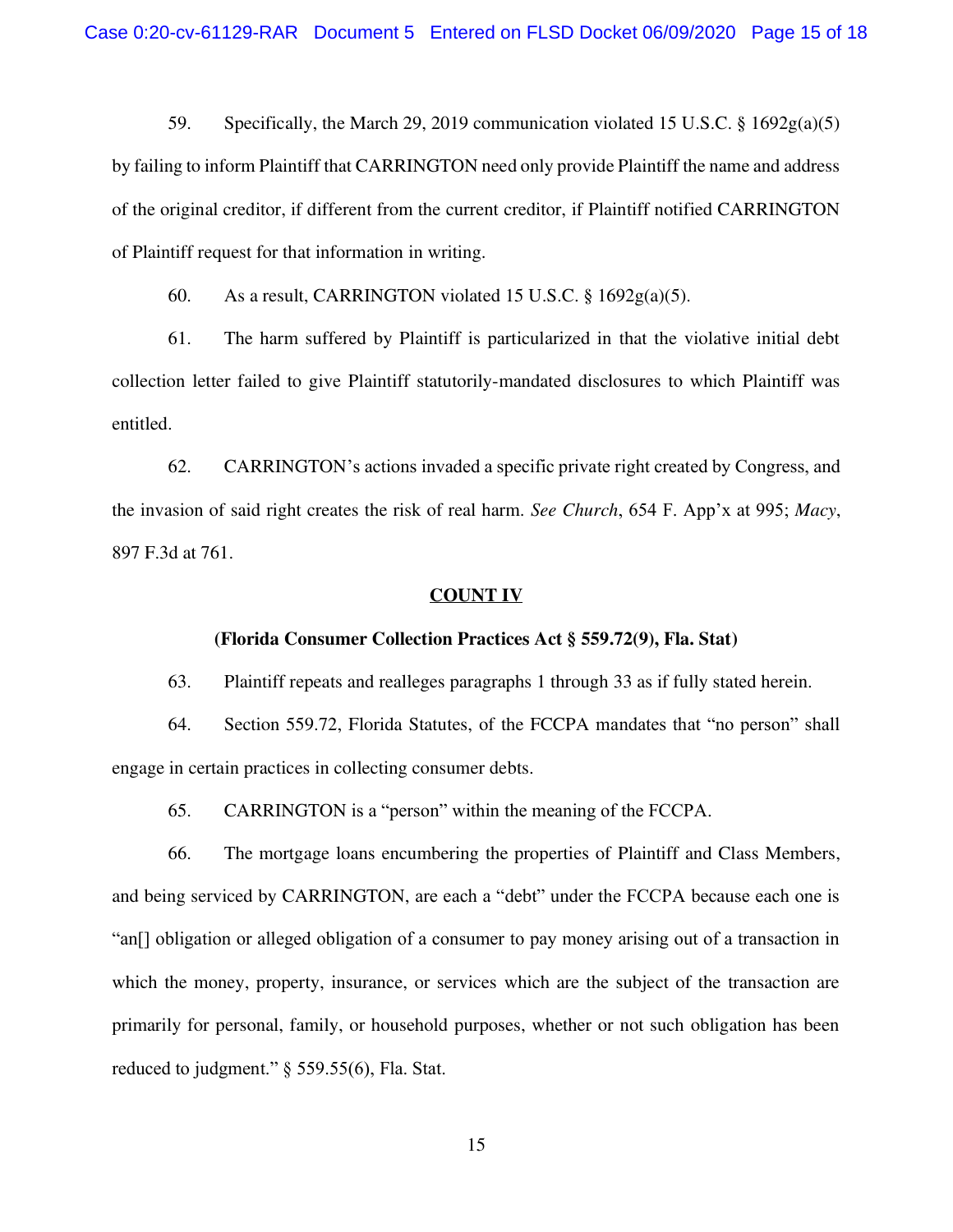67. The FCCPA creates a private right of action. See § 559.77, Fla. Stat.

68. The Florida Legislature created shared, substantive statutory rights of Plaintiff and Class Members to be enforced and protected privately under the FCCPA, which CARRINGTON violated. §§ 559.72, 559.72(9), 559.77, Fla. Stat.

69. Under Section 559.72, Florida Statutes,

……

In collecting consumer debts, no person shall:

(9) Claim, attempt, or threaten to enforce a debt when such person knows that the debt is not legitimate or assert the existence of some other legal right when such person knows that the right does not exist.

70. Based on the foregoing allegations, CARRINGTON violated Section 559.72(9), Florida Statutes, by attempting to collect "Pool Service" and "Other Unpaid Expenses" fees and the "Total Amount to Pay Loan in Full" incorporating them, when, as stated above, it knew that the fees, and as a corollary, the total amounts incorporating them, were not legitimate debts.

71. Based on the foregoing allegations, CARRINGTON violated Section 559.72(9), Florida Statutes, by attempting to collect "Pool Service" and "Other Unpaid Expenses" fees and the "Total Amount to Pay Loan in Full" incorporating them, when, as stated above, it knew it had no legal right to collect the fees, and as a corollary, no legal right to collect the total amounts incorporating them.

72. These violations of FCCPA caused injury to Plaintiff and Class Members by violating the foregoing substantive FCCPA rights.

73. As a result of these violations, Plaintiff and Class Members are entitled to statutory damages together with reasonable attorney's fees and costs under Section 559.77, Florida Statutes.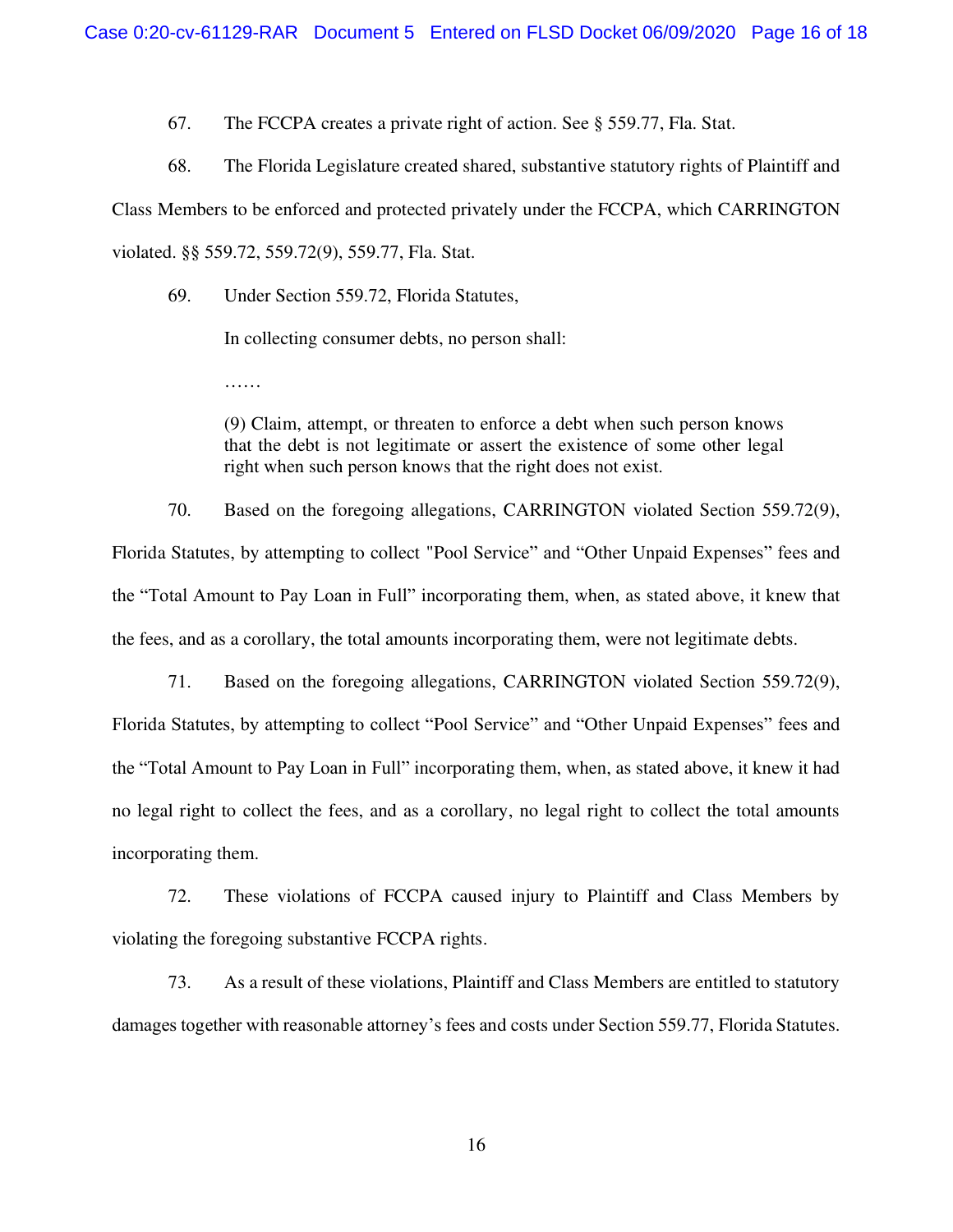### **COUNT V**

### **(Violation Florida Statute § 701.04)**

74. Plaintiff repeats and realleges paragraphs 1 through 33 as if fully stated herein.

75. Section 701.04, Florida Statutes, provides for a statutory cause of action for the deliberate inflation of amounts properly due and secured by a mortgage.

76. Based on the foregoing allegations, CARRINGTON violated Section 701.04, Florida Statutes, by attempting to collect "Pool Service" and "Other Unpaid Expenses" fees and the "Total Amount to Pay Loan in Full" incorporating them, when, as stated above, it knew that the fees, and as a corollary, the total amounts incorporating them, were not legitimate debts and in fact deliberately inflated.

77. These violations of Section 701.04 caused injury to Plaintiff and Class Members by violating the foregoing statutory rights.

78. As a result of these violations, Plaintiff and Class Members are entitled to statutory damages together with reasonable attorney's fees and costs under Section 701.04, Florida Statutes.

#### **JURY DEMAND**

79. Plaintiff respectfully requests a trial by jury on all issues so triable.

#### **PRAYER FOR RELIEF**

WHEREFORE Plaintiff, on behalf of itself and the Class, respectfully requests this Court to award against CARRINGTON in favor of Plaintiff and the Class all of the following:

> a. Certifying Plaintiff's claims for class treatment under Federal Rules of Civil Procedure 23(a) and (b)(3), appointing Plaintiff as Class Representative, and appointing Plaintiff's attorneys as counsel for the Class;